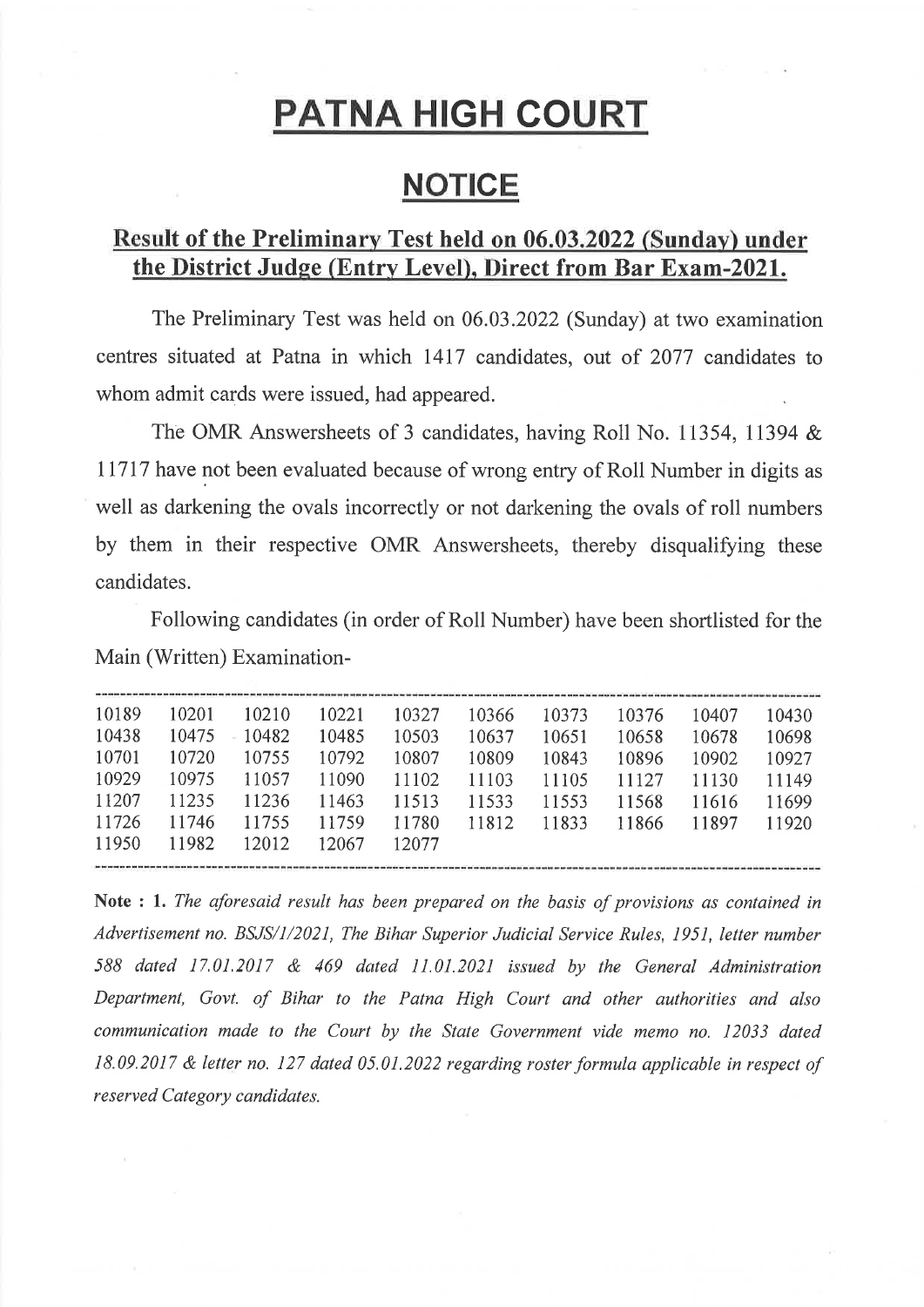2. In view of Clause 8 of the Appendix-'C' to The Bihar Superior Judicial Service Rules, 1951. the Hon'ble Court has been pleased to prescribe 45% as minimum qualifying marks for Unreserved Category candidates and 40% for all the reserved Category candidates, including women candidates.

3. Amongst 65 candidates shortlisted for the Main (Written) Examination, there are 31 candidates in UR Category against 3 vacancies; 10 candidates in BC Category against 1 vacancy; 23 Candidates in EBC Category against 6 vacancies; and 1 candidate in SC Category against 7 vacancies. The required number of  $SC & EBC$  candidates could not obtain the minimum qualifying marks of 40%, i.e. 115 marks out of 288, therefore, the number of the shortlisted candidates remained less than their requisite proportionate number. Further, no candidate of ST category could obtain minimum qualifying marks of 40%, i.e. 115 marks out of 288 against 1 vacancy.

| Category            | <b>Cut-off Marks</b> |
|---------------------|----------------------|
| <b>Unreserved</b>   | 181                  |
| Unreserved (Female) | 155                  |
| <b>SC</b>           |                      |
| SC (Female)         |                      |
| <b>ST</b>           |                      |
| ST (Female)         |                      |
| <b>EBC</b>          |                      |
| EBC (Female)        |                      |
| <b>BC</b>           | 150                  |
| BC (Female)         |                      |

4. Cut-off marks Category wise are as follows  $-$ 

5. Marks obtained by candidates in the said examination are being uploaded on the website of the court.

6. The date for the Main (Written) Examination is 24.07.2022 (Sunday) and the venue will be at the Patna High Court, Patna.

7. Candidatures of aforesaid shortlisted candidates are strictly provisional. The High Court is free to decide about their eligibility at any stage upon proper verification.

8. The candidates are advised to keep visiting the website of the Court regularly for further details / updates in the matter.

Dated: 26.05.2022

By order of the Court **Registrar General**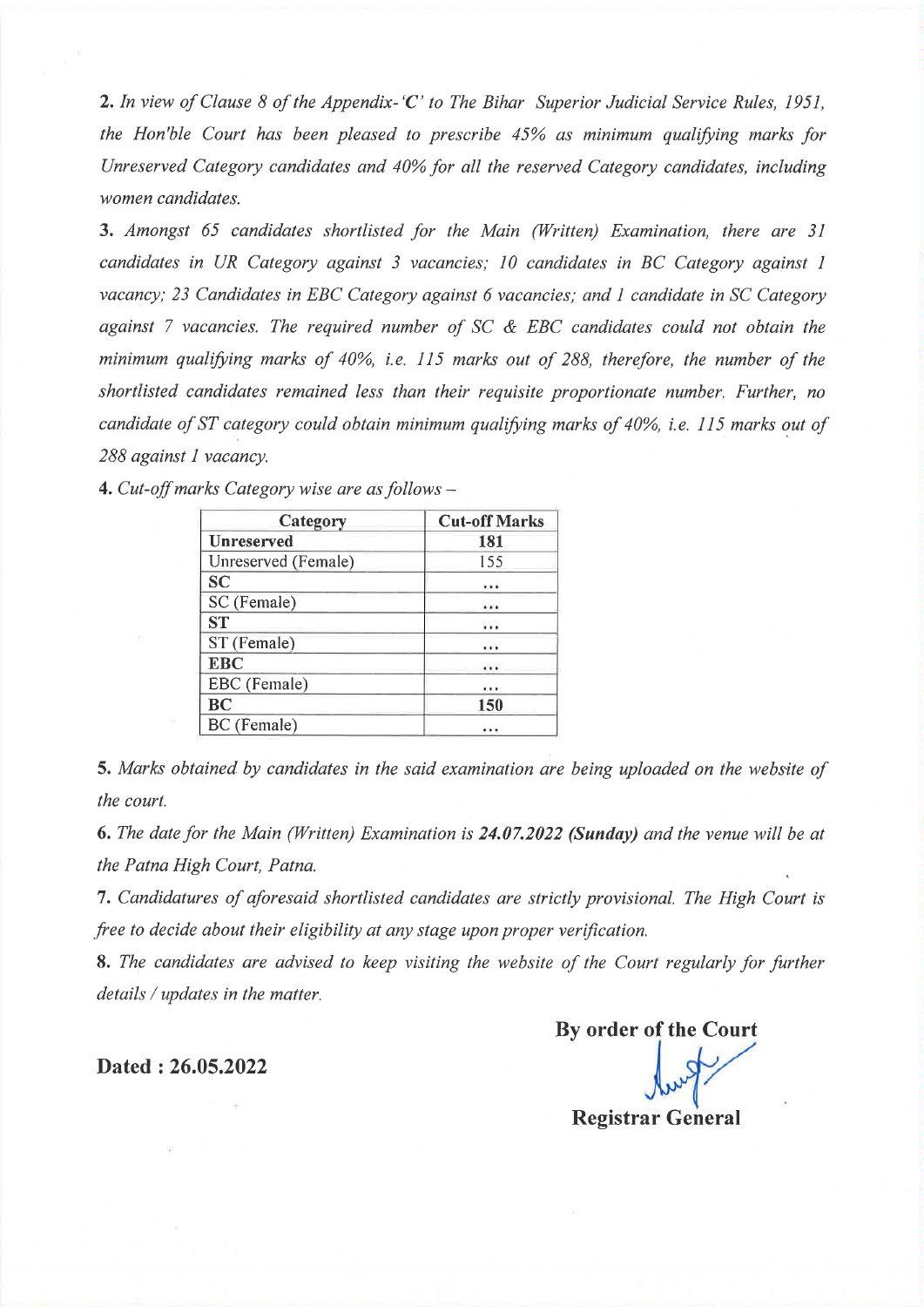| <b>SI.No.</b>           | Roll No. | <b>Marks</b>   | SI.No. | Roll No. | <b>Marks</b>     | SI.No. | Roll No. | <b>Marks</b> | SI.No. | Roll No. | <b>Marks</b> |
|-------------------------|----------|----------------|--------|----------|------------------|--------|----------|--------------|--------|----------|--------------|
| $\mathbf{1}$            | 10002    | 68             | 41     | 10081    | 50               | 81     | 10162    | 100          | 121    | 10222    | 76           |
| $\overline{2}$          | 10006    | 145            | 42     | 10082    | 92               | 82     | 10164    | 128          | 122    | 10225    | 72           |
| 3                       | 10009    | 78             | 43     | 10083    | 53               | 83     | 10166    | 135          | 123    | 10226    | 151          |
| $\overline{\mathbf{4}}$ | 10010    | 108            | 44     | 10084    | 64               | 84     | 10167    | 48           | 124    | 10229    | 133          |
| 5                       | 10012    | 22             | 45     | 10085    | 117              | 85     | 10169    | 136          | 125    | 10230    | 88           |
| $\,6$                   | 10016    | 72             | 46     | 10086    | 43               | 86     | 10170    | 72           | 126    | 10236    | 46           |
| $\overline{7}$          | 10018    | $\overline{7}$ | 47     | 10087    | 96               | 87     | 10173    | 12           | 127    | 10239    | 145          |
| 8                       | 10019    | 99             | 48     | 10090    | 34               | 88     | 10174    | 88           | 128    | 10242    | 106          |
| $\boldsymbol{9}$        | 10020    | 107            | 49     | 10096    | 37               | 89     | 10177    | 151          | 129    | 10243    | 88           |
| 10                      | 10021    | 92             | 50     | 10098    | 44               | 90     | 10179    | 87           | 130    | 10245    | 111          |
| 11                      | 10024    | 37             | 51     | 10099    | 141              | 91     | 10181    | 44           | 131    | 10246    | 88           |
| 12                      | 10026    | 115            | 52     | 10102    | 84               | 92     | 10182    | 32           | 132    | 10247    | 12           |
| 13                      | 10027    | 136            | 53     | 10104    | $-10$            | 93     | 10183    | 124          | 133    | 10248    | 123          |
| 14                      | 10029    | 120            | 54     | 10105    | 64               | 94     | 10185    | 94           | 134    | 10250    | 28           |
| 15                      | 10031    | 59             | 55     | 10108    | 28               | 95     | 10186    | 73           | 135    | 10252    | 20           |
| 16                      | 10034    | 102            | 56     | 10110    | 52               | 96     | 10187    | 88           | 136    | 10254    | 12           |
| 17                      | 10036    | 144            | 57     | 10113    | 68               | 97     | 10188    | 17           | 137    | 10255    | 108          |
| 18                      | 10037    | 148            | 58     | 10114    | 77               | 98     | 10189    | 155          | 138    | 10256    | 126          |
| 19                      | 10040    | 36             | 59     | 10118    | 73               | 99     | 10190    | 78           | 139    | 10257    | 60           |
| 20                      | 10041    | 92             | 60     | 10121    | 107              | 100    | 10191    | 57           | 140    | 10258    | 99           |
| 21                      | 10042    | 140            | 61     | 10123    | 114              | 101    | 10193    | 131          | 141    | 10259    | 106          |
| 22                      | 10043    | 67             | 62     | 10125    | 73               | 102    | 10195    | 32           | 142    | 10261    | 167          |
| 23                      | 10044    | 113            | 63     | 10127    | 109              | 103    | 10197    | 108          | 143    | 10262    | 123          |
| 24                      | 10047    | 130            | 64     | 10129    | 129              | 104    | 10199    | 82           | 144    | 10263    | 134          |
| 25                      | 10048    | 101            | 65     | 10130    | 37               | 105    | 10200    | 144          | 145    | 10265    | 141          |
| 26                      | 10051    | 60             | 66     | 10132    | 57               | 106    | 10201    | 163          | 146    | 10267    | 35           |
| 27                      | 10054    | 20             | 67     | 10137    | 107              | 107    | 10202    | 42           | 147    | 10268    | 148          |
| 28                      | 10055    | 31             | 68     | 10138    | 59               | 108    | 10203    | 28           | 148    | 10269    | 142          |
| 29                      | 10056    | 106            | 69     | 10139    | -6               | 109    | 10204    | 76           | 149    | 10271    | 123          |
| 30                      | 10058    | 16             | 70     | 10141    | 150              | 110    | 10205    | $-1$         | 150    | 10272    | 91           |
| 31                      | 10062    | 89             | 71     | 10142    | $\boldsymbol{9}$ | 111    | 10206    | 40           | 151    | 10273    | 135          |
| 32                      | 10063    | 122            | 72     | 10145    | 36               | 112    | 10207    | 60           | 152    | 10274    | 28           |
| 33                      | 10065    | 57             | 73     | 10146    | 26               | 113    | 10209    | 102          | 153    | 10275    | 156          |
| 34                      | 10066    | 116            | 74     | 10148    | 134              | 114    | 10210    | 151          | 154    | 10279    | 91           |
| 35                      | 10067    | 36             | 75     | 10150    | 45               | 115    | 10211    | 123          | 155    | 10282    | 89           |
| 36                      | 10068    | 50             | 76     | 10151    | 114              | 116    | 10213    | 68           | 156    | 10283    | 129          |
| 37                      | 10071    | 47             | 77     | 10154    | 58               | 117    | 10214    | 125          | 157    | 10284    | 36           |
| 38                      | 10073    | 102            | 78     | 10157    | 48               | 118    | 10216    | 114          | 158    | 10286    | 105          |
| 39                      | 10075    | 68             | 79     | 10158    | 131              | 119    | 10218    | 82           | 159    | 10287    | 32           |
| 40                      | 10080    | 78             | 80     | 10159    | 28               | 120    | 10221    | 165          | 160    | 10288    | 12           |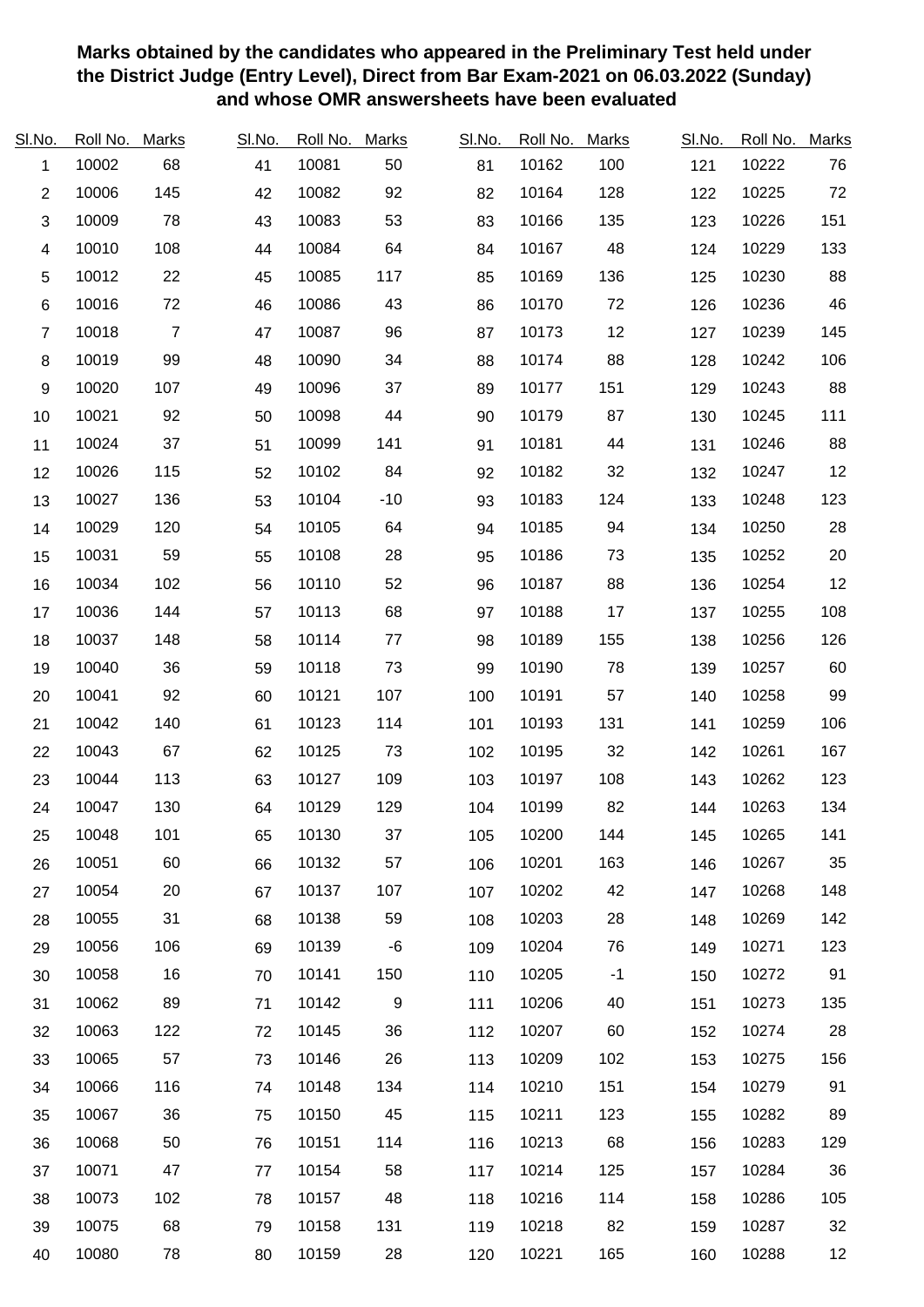| SI.No. | Roll No. | <b>Marks</b>             | SI.No. | Roll No. | <b>Marks</b> | SI.No. | Roll No. | <b>Marks</b>   | SI.No. | Roll No. | <b>Marks</b> |
|--------|----------|--------------------------|--------|----------|--------------|--------|----------|----------------|--------|----------|--------------|
| 161    | 10289    | 37                       | 201    | 10357    | 64           | 241    | 10411    | 18             | 281    | 10467    | 64           |
| 162    | 10290    | 71                       | 202    | 10359    | 104          | 242    | 10412    | 124            | 282    | 10468    | 108          |
| 163    | 10292    | 61                       | 203    | 10360    | 108          | 243    | 10415    | 31             | 283    | 10469    | 56           |
| 164    | 10293    | 66                       | 204    | 10361    | 12           | 244    | 10417    | 112            | 284    | 10470    | 164          |
| 165    | 10298    | 31                       | 205    | 10362    | 9            | 245    | 10418    | $-9$           | 285    | 10471    | 97           |
| 166    | 10299    | 49                       | 206    | 10363    | 112          | 246    | 10419    | 107            | 286    | 10475    | 134          |
| 167    | 10300    | 92                       | 207    | 10365    | 81           | 247    | 10420    | 127            | 287    | 10476    | 84           |
| 168    | 10301    | 136                      | 208    | 10366    | 193          | 248    | 10421    | 124            | 288    | 10477    | 167          |
| 169    | 10302    | 153                      | 209    | 10368    | 85           | 249    | 10422    | 17             | 289    | 10478    | 117          |
| 170    | 10305    | 81                       | 210    | 10370    | 126          | 250    | 10423    | 138            | 290    | 10480    | 128          |
| 171    | 10306    | 58                       | 211    | 10372    | 118          | 251    | 10425    | 62             | 291    | 10481    | 133          |
| 172    | 10307    | 19                       | 212    | 10373    | 154          | 252    | 10429    | 45             | 292    | 10482    | 120          |
| 173    | 10311    | 43                       | 213    | 10374    | 48           | 253    | 10430    | 158            | 293    | 10483    | 125          |
| 174    | 10312    | 80                       | 214    | 10375    | 107          | 254    | 10434    | 101            | 294    | 10485    | 138          |
| 175    | 10314    | 46                       | 215    | 10376    | 181          | 255    | 10435    | 119            | 295    | 10488    | 115          |
| 176    | 10317    | 123                      | 216    | 10377    | 161          | 256    | 10436    | 15             | 296    | 10489    | 79           |
| 177    | 10320    | 21                       | 217    | 10378    | 44           | 257    | 10437    | $-5$           | 297    | 10490    | 28           |
| 178    | 10321    | 77                       | 218    | 10379    | 48           | 258    | 10438    | 150            | 298    | 10491    | 118          |
| 179    | 10323    | 16                       | 219    | 10381    | 103          | 259    | 10439    | 118            | 299    | 10493    | 54           |
| 180    | 10325    | 33                       | 220    | 10382    | 18           | 260    | 10440    | 50             | 300    | 10495    | 143          |
| 181    | 10327    | 192                      | 221    | 10383    | 74           | 261    | 10442    | $-27$          | 301    | 10496    | 145          |
| 182    | 10328    | 23                       | 222    | 10384    | 110          | 262    | 10443    | 88             | 302    | 10497    | 82           |
| 183    | 10329    | 68                       | 223    | 10385    | 97           | 263    | 10444    | 28             | 303    | 10498    | 75           |
| 184    | 10332    | 139                      | 224    | 10386    | 107          | 264    | 10445    | 88             | 304    | 10499    | 37           |
| 185    | 10333    | 56                       | 225    | 10387    | 68           | 265    | 10446    | 73             | 305    | 10501    | 60           |
| 186    | 10335    | 137                      | 226    | 10388    | 18           | 266    | 10447    | 101            | 306    | 10502    | 107          |
| 187    | 10336    | 60                       | 227    | 10389    | 45           | 267    | 10448    | 94             | 307    | 10503    | 188          |
| 188    | 10337    | 173                      | 228    | 10390    | 134          | 268    | 10449    | 89             | 308    | 10504    | 4            |
| 189    | 10338    | 82                       | 229    | 10393    | 99           | 269    | 10450    | 157            | 309    | 10508    | 91           |
| 190    | 10340    | 55                       | 230    | 10394    | 48           | 270    | 10451    | 131            | 310    | 10511    | 48           |
| 191    | 10343    | 15                       | 231    | 10396    | 147          | 271    | 10452    | 108            | 311    | 10512    | 39           |
| 192    | 10344    | 103                      | 232    | 10397    | 88           | 272    | 10453    | 86             | 312    | 10513    | 59           |
| 193    | 10345    | 72                       | 233    | 10399    | 144          | 273    | 10454    | $\overline{c}$ | 313    | 10514    | 109          |
| 194    | 10346    | $\overline{\mathcal{A}}$ | 234    | 10400    | 140          | 274    | 10455    | 121            | 314    | 10515    | 45           |
| 195    | 10348    | 85                       | 235    | 10401    | 111          | 275    | 10456    | 88             | 315    | 10516    | 52           |
| 196    | 10349    | 48                       | 236    | 10402    | 72           | 276    | 10458    | 78             | 316    | 10517    | 88           |
| 197    | 10350    | $-3$                     | 237    | 10403    | 147          | 277    | 10459    | 126            | 317    | 10520    | 151          |
| 198    | 10352    | 76                       | 238    | 10404    | 61           | 278    | 10460    | 110            | 318    | 10521    | 107          |
| 199    | 10353    | 62                       | 239    | 10406    | 67           | 279    | 10463    | $-20$          | 319    | 10522    | 26           |
| 200    | 10356    | 101                      | 240    | 10407    | 185          | 280    | 10466    | 107            | 320    | 10525    | 22           |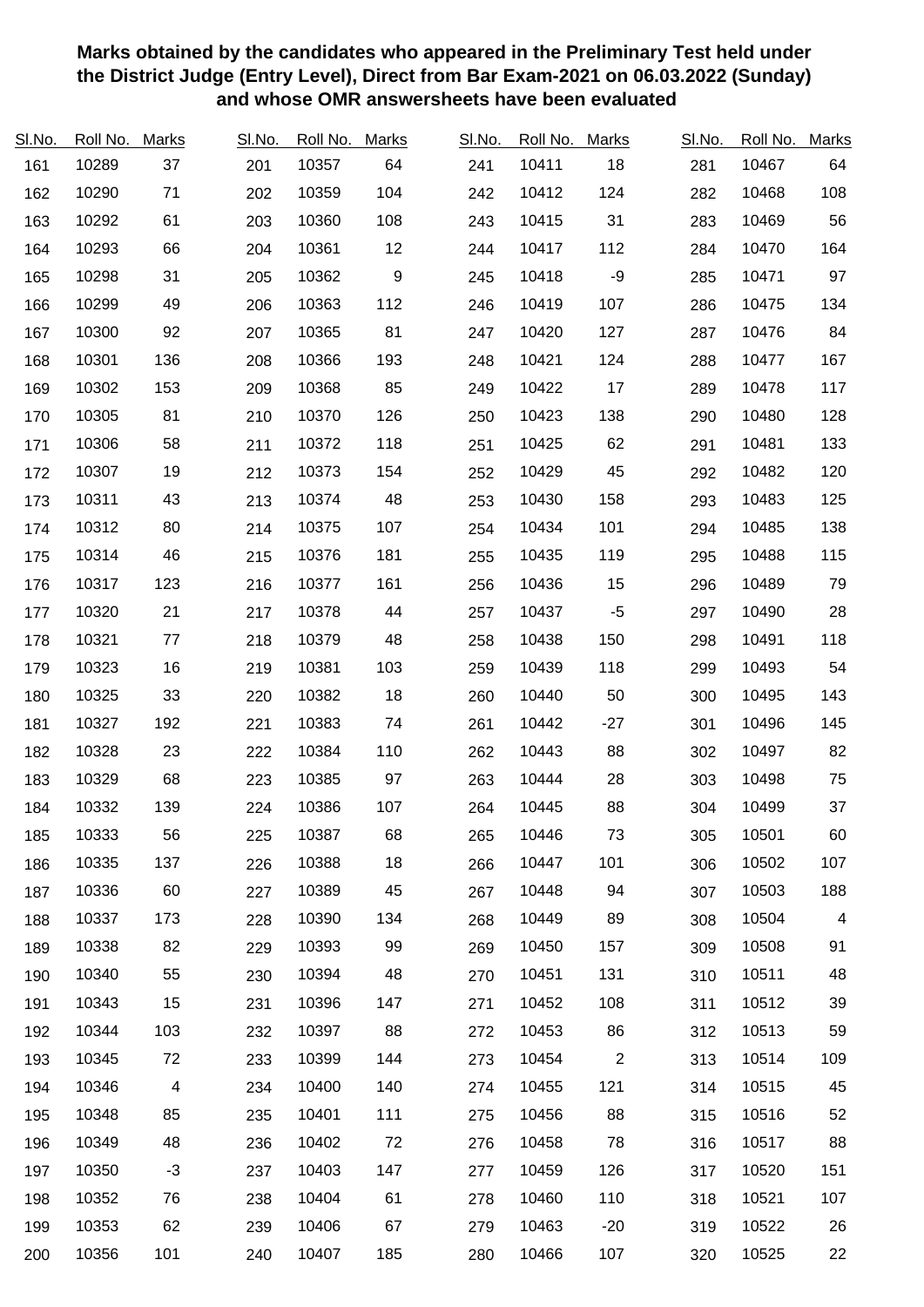| SI.No. | Roll No. | <b>Marks</b>   | SI.No. | Roll No. | <b>Marks</b>   | SI.No. | Roll No. | <b>Marks</b> | SI.No. | Roll No. | <b>Marks</b> |
|--------|----------|----------------|--------|----------|----------------|--------|----------|--------------|--------|----------|--------------|
| 321    | 10529    | 108            | 361    | 10602    | 23             | 401    | 10663    | 84           | 441    | 10731    | 164          |
| 322    | 10531    | 50             | 362    | 10604    | 27             | 402    | 10666    | 25           | 442    | 10732    | 120          |
| 323    | 10532    | 32             | 363    | 10606    | 33             | 403    | 10667    | 95           | 443    | 10733    | 94           |
| 324    | 10533    | 76             | 364    | 10607    | $-20$          | 404    | 10668    | 128          | 444    | 10734    | 148          |
| 325    | 10534    | 124            | 365    | 10610    | 31             | 405    | 10669    | 69           | 445    | 10736    | 129          |
| 326    | 10538    | 113            | 366    | 10615    | 114            | 406    | 10670    | 98           | 446    | 10738    | 104          |
| 327    | 10540    | 8              | 367    | 10616    | 83             | 407    | 10671    | 27           | 447    | 10740    | 102          |
| 328    | 10544    | 32             | 368    | 10617    | 120            | 408    | 10672    | 25           | 448    | 10741    | 36           |
| 329    | 10545    | 81             | 369    | 10618    | 51             | 409    | 10675    | 60           | 449    | 10743    | 156          |
| 330    | 10546    | 13             | 370    | 10619    | $\,6$          | 410    | 10678    | 118          | 450    | 10744    | 143          |
| 331    | 10549    | 17             | 371    | 10620    | 11             | 411    | 10680    | 64           | 451    | 10750    | 28           |
| 332    | 10550    | 76             | 372    | 10622    | 100            | 412    | 10682    | 27           | 452    | 10751    | 107          |
| 333    | 10552    | 20             | 373    | 10626    | 28             | 413    | 10683    | 97           | 453    | 10753    | 138          |
| 334    | 10553    | 120            | 374    | 10627    | 104            | 414    | 10687    | 81           | 454    | 10754    | 151          |
| 335    | 10557    | 148            | 375    | 10628    | 103            | 415    | 10688    | 56           | 455    | 10755    | 186          |
| 336    | 10559    | 72             | 376    | 10629    | 89             | 416    | 10692    | 114          | 456    | 10757    | 118          |
| 337    | 10560    | 44             | 377    | 10630    | 114            | 417    | 10695    | 135          | 457    | 10758    | 64           |
| 338    | 10561    | 20             | 378    | 10631    | 20             | 418    | 10697    | 111          | 458    | 10759    | 32           |
| 339    | 10562    | 29             | 379    | 10632    | 88             | 419    | 10698    | 173          | 459    | 10762    | 86           |
| 340    | 10563    | 86             | 380    | 10633    | 96             | 420    | 10700    | 140          | 460    | 10763    | 91           |
| 341    | 10564    | 104            | 381    | 10634    | 87             | 421    | 10701    | 200          | 461    | 10764    | 79           |
| 342    | 10565    | 11             | 382    | 10636    | 61             | 422    | 10703    | 76           | 462    | 10765    | 114          |
| 343    | 10568    | 92             | 383    | 10637    | 187            | 423    | 10704    | 105          | 463    | 10766    | 75           |
| 344    | 10571    | 103            | 384    | 10638    | 158            | 424    | 10705    | 36           | 464    | 10767    | 44           |
| 345    | 10573    | 146            | 385    | 10639    | 132            | 425    | 10707    | 145          | 465    | 10768    | 133          |
| 346    | 10575    | 99             | 386    | 10641    | 146            | 426    | 10708    | 56           | 466    | 10769    | 67           |
| 347    | 10576    | 64             | 387    | 10642    | 58             | 427    | 10709    | 100          | 467    | 10770    | 43           |
| 348    | 10577    | 139            | 388    | 10643    | 112            | 428    | 10710    | 72           | 468    | 10771    | 79           |
| 349    | 10578    | 78             | 389    | 10644    | 46             | 429    | 10712    | 102          | 469    | 10772    | 74           |
| 350    | 10581    | 108            | 390    | 10647    | 144            | 430    | 10713    | 101          | 470    | 10773    | 25           |
| 351    | 10584    | $\overline{4}$ | 391    | 10648    | 65             | 431    | 10714    | 113          | 471    | 10775    | 48           |
| 352    | 10586    | 136            | 392    | 10650    | $\overline{c}$ | 432    | 10716    | 39           | 472    | 10778    | 62           |
| 353    | 10587    | 142            | 393    | 10651    | 120            | 433    | 10718    | 9            | 473    | 10781    | 64           |
| 354    | 10588    | 135            | 394    | 10652    | 168            | 434    | 10719    | 99           | 474    | 10782    | 44           |
| 355    | 10592    | 79             | 395    | 10653    | 115            | 435    | 10720    | 157          | 475    | 10785    | 119          |
| 356    | 10593    | 102            | 396    | 10656    | 168            | 436    | 10721    | 34           | 476    | 10789    | 79           |
| 357    | 10595    | 162            | 397    | 10657    | 41             | 437    | 10722    | 151          | 477    | 10791    | 145          |
| 358    | 10596    | 100            | 398    | 10658    | 136            | 438    | 10723    | 48           | 478    | 10792    | 170          |
| 359    | 10597    | 71             | 399    | 10659    | 66             | 439    | 10725    | 107          | 479    | 10793    | 49           |
| 360    | 10598    | 132            | 400    | 10660    | 48             | 440    | 10728    | 63           | 480    | 10794    | 79           |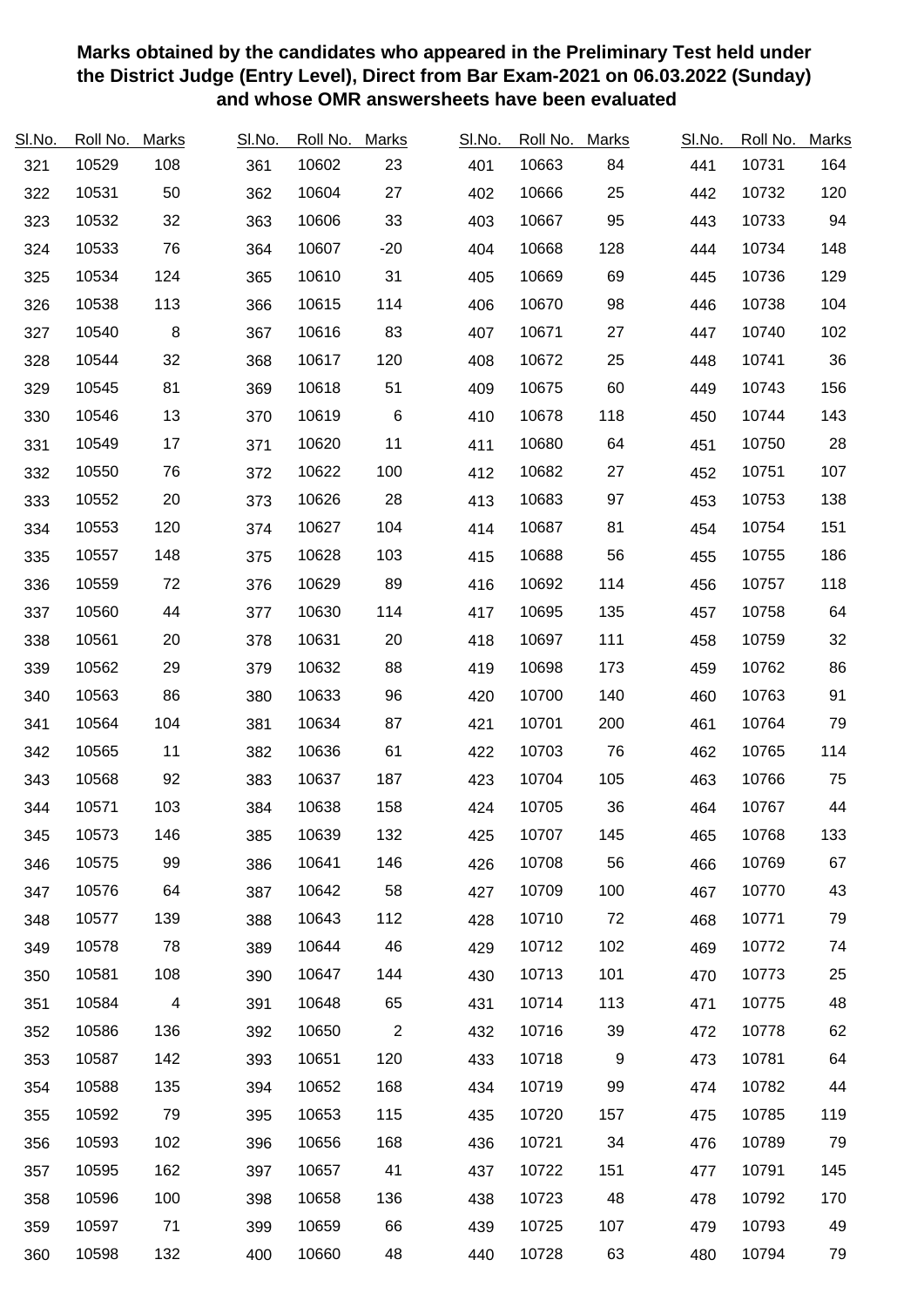| SI.No. | Roll No. | <b>Marks</b> | SI.No. | Roll No. | <b>Marks</b> | SI.No. | Roll No. | <b>Marks</b> | SI.No. | Roll No. | <b>Marks</b> |
|--------|----------|--------------|--------|----------|--------------|--------|----------|--------------|--------|----------|--------------|
| 481    | 10797    | 61           | 521    | 10863    | 1            | 561    | 10918    | 94           | 601    | 10974    | 112          |
| 482    | 10798    | $\, 8$       | 522    | 10866    | 92           | 562    | 10921    | 80           | 602    | 10975    | 121          |
| 483    | 10799    | 62           | 523    | 10867    | 41           | 563    | 10922    | 135          | 603    | 10976    | 62           |
| 484    | 10803    | 134          | 524    | 10868    | 92           | 564    | 10923    | 137          | 604    | 10977    | 78           |
| 485    | 10806    | 32           | 525    | 10869    | 116          | 565    | 10925    | 117          | 605    | 10978    | 60           |
| 486    | 10807    | 187          | 526    | 10870    | 151          | 566    | 10926    | 179          | 606    | 10979    | 100          |
| 487    | 10808    | 30           | 527    | 10872    | 143          | 567    | 10927    | 186          | 607    | 10980    | 63           |
| 488    | 10809    | 175          | 528    | 10873    | 16           | 568    | 10929    | 205          | 608    | 10983    | 123          |
| 489    | 10812    | 107          | 529    | 10874    | 84           | 569    | 10930    | 137          | 609    | 10986    | 16           |
| 490    | 10813    | 103          | 530    | 10876    | 53           | 570    | 10931    | 59           | 610    | 10987    | 58           |
| 491    | 10815    | $\, 8$       | 531    | 10877    | 98           | 571    | 10932    | 132          | 611    | 10988    | 119          |
| 492    | 10818    | 34           | 532    | 10878    | 110          | 572    | 10933    | 114          | 612    | 10991    | $-5$         |
| 493    | 10819    | 120          | 533    | 10879    | 103          | 573    | 10934    | 96           | 613    | 10993    | $-25$        |
| 494    | 10820    | 120          | 534    | 10880    | 133          | 574    | 10935    | 12           | 614    | 10996    | 76           |
| 495    | 10823    | 44           | 535    | 10883    | 110          | 575    | 10936    | 84           | 615    | 10997    | 86           |
| 496    | 10825    | 16           | 536    | 10885    | 100          | 576    | 10937    | 113          | 616    | 10999    | 175          |
| 497    | 10828    | 26           | 537    | 10886    | 56           | 577    | 10938    | 111          | 617    | 11000    | 123          |
| 498    | 10831    | 115          | 538    | 10887    | 33           | 578    | 10939    | 70           | 618    | 11001    | 55           |
| 499    | 10833    | 162          | 539    | 10888    | 132          | 579    | 10943    | 85           | 619    | 11002    | 175          |
| 500    | 10834    | $\, 8$       | 540    | 10889    | 78           | 580    | 10945    | 68           | 620    | 11003    | 53           |
| 501    | 10835    | 80           | 541    | 10891    | 103          | 581    | 10947    | 139          | 621    | 11004    | 73           |
| 502    | 10836    | 127          | 542    | 10892    | 105          | 582    | 10948    | 31           | 622    | 11006    | 72           |
| 503    | 10838    | 118          | 543    | 10895    | 149          | 583    | 10949    | 156          | 623    | 11007    | 56           |
| 504    | 10839    | 103          | 544    | 10896    | 142          | 584    | 10950    | 148          | 624    | 11009    | 61           |
| 505    | 10841    | 131          | 545    | 10898    | 44           | 585    | 10952    | 114          | 625    | 11011    | 100          |
| 506    | 10843    | 181          | 546    | 10899    | 90           | 586    | 10954    | 62           | 626    | 11012    | 54           |
| 507    | 10844    | 19           | 547    | 10900    | 145          | 587    | 10955    | 134          | 627    | 11014    | 64           |
| 508    | 10845    | 71           | 548    | 10901    | 88           | 588    | 10956    | 152          | 628    | 11015    | 60           |
| 509    | 10846    | 44           | 549    | 10902    | 158          | 589    | 10958    | 72           | 629    | 11016    | 70           |
| 510    | 10848    | 108          | 550    | 10903    | 141          | 590    | 10959    | 101          | 630    | 11017    | 64           |
| 511    | 10849    | 64           | 551    | 10904    | 70           | 591    | 10960    | 179          | 631    | 11019    | 94           |
| 512    | 10851    | 95           | 552    | 10906    | 68           | 592    | 10963    | 135          | 632    | 11020    | 60           |
| 513    | 10852    | 46           | 553    | 10907    | 97           | 593    | 10964    | 142          | 633    | 11021    | 54           |
| 514    | 10853    | 124          | 554    | 10909    | 112          | 594    | 10965    | 135          | 634    | 11023    | 38           |
| 515    | 10854    | 90           | 555    | 10910    | 108          | 595    | 10966    | 107          | 635    | 11025    | 76           |
| 516    | 10855    | 100          | 556    | 10911    | 72           | 596    | 10967    | 125          | 636    | 11027    | 122          |
| 517    | 10857    | 88           | 557    | 10912    | 156          | 597    | 10968    | 144          | 637    | 11029    | 28           |
| 518    | 10858    | 133          | 558    | 10915    | 54           | 598    | 10970    | 113          | 638    | 11030    | 37           |
| 519    | 10860    | 105          | 559    | 10916    | 8            | 599    | 10971    | 142          | 639    | 11032    | 23           |
| 520    | 10861    | 96           | 560    | 10917    | 64           | 600    | 10973    | 57           | 640    | 11033    | 160          |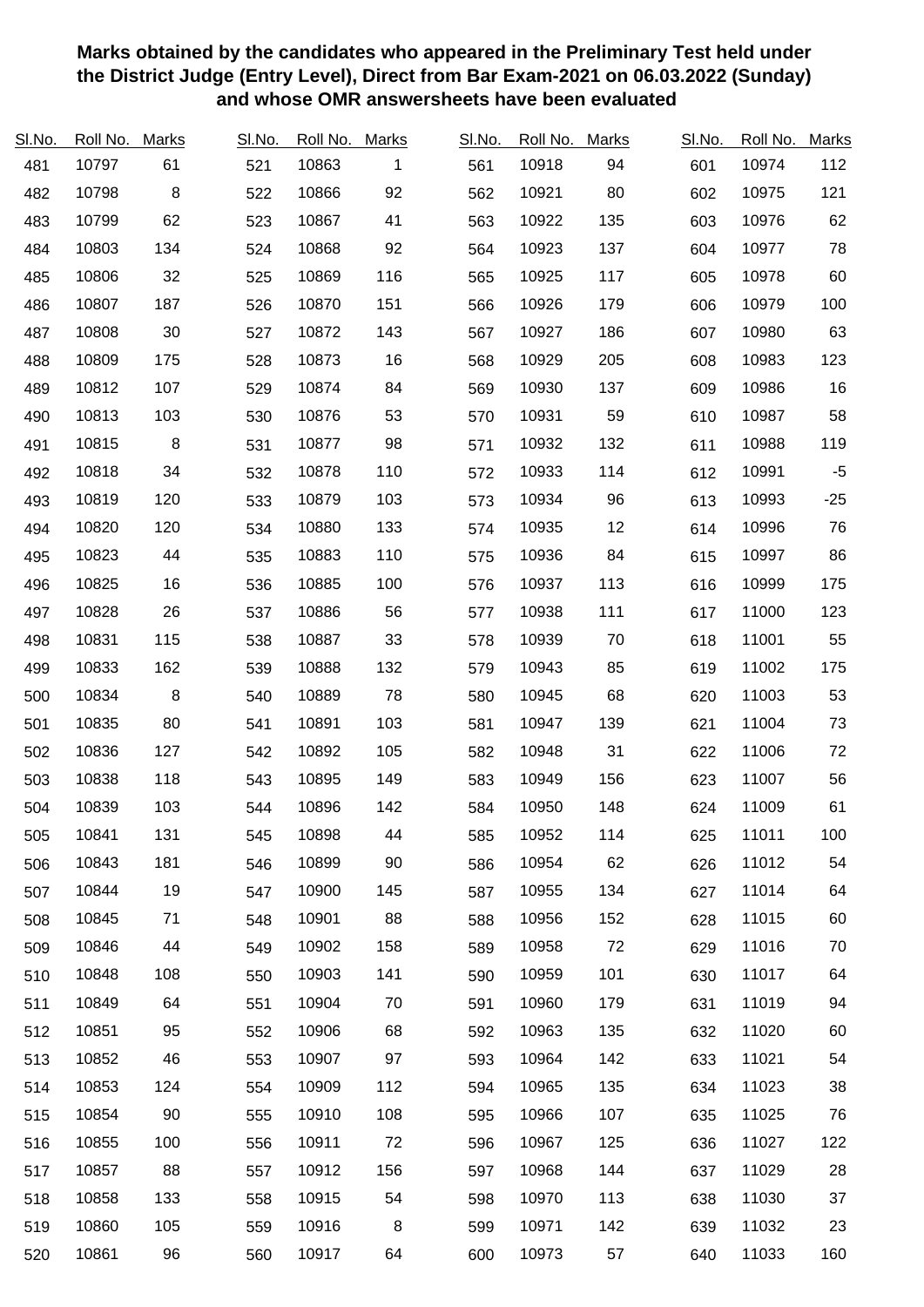| SI.No. | Roll No. | Marks | SI.No. | Roll No. | <b>Marks</b> | SI.No. | Roll No. | <b>Marks</b> | SI.No. | Roll No. | <b>Marks</b>   |
|--------|----------|-------|--------|----------|--------------|--------|----------|--------------|--------|----------|----------------|
| 641    | 11034    | 105   | 681    | 11091    | 85           | 721    | 11139    | 134          | 761    | 11195    | 8              |
| 642    | 11037    | 148   | 682    | 11092    | 60           | 722    | 11140    | 56           | 762    | 11196    | 93             |
| 643    | 11038    | 151   | 683    | 11093    | 12           | 723    | 11141    | 147          | 763    | 11199    | 65             |
| 644    | 11039    | 103   | 684    | 11096    | 82           | 724    | 11142    | 18           | 764    | 11200    | 25             |
| 645    | 11040    | 103   | 685    | 11097    | 117          | 725    | 11144    | 36           | 765    | 11201    | 147            |
| 646    | 11041    | 175   | 686    | 11098    | 124          | 726    | 11145    | 16           | 766    | 11204    | 91             |
| 647    | 11042    | 77    | 687    | 11099    | 119          | 727    | 11146    | 28           | 767    | 11205    | 33             |
| 648    | 11043    | 43    | 688    | 11100    | 65           | 728    | 11147    | 49           | 768    | 11206    | 178            |
| 649    | 11045    | 58    | 689    | 11102    | 164          | 729    | 11149    | 187          | 769    | 11207    | 123            |
| 650    | 11046    | 111   | 690    | 11103    | 120          | 730    | 11150    | 51           | 770    | 11208    | 121            |
| 651    | 11047    | 51    | 691    | 11105    | 167          | 731    | 11152    | 56           | 771    | 11209    | 87             |
| 652    | 11048    | 109   | 692    | 11107    | 79           | 732    | 11153    | 82           | 772    | 11210    | $\overline{4}$ |
| 653    | 11050    | 52    | 693    | 11108    | 164          | 733    | 11154    | 141          | 773    | 11213    | 42             |
| 654    | 11051    | 156   | 694    | 11109    | 87           | 734    | 11155    | 135          | 774    | 11215    | 75             |
| 655    | 11052    | 82    | 695    | 11110    | 102          | 735    | 11156    | 76           | 775    | 11219    | 139            |
| 656    | 11053    | 14    | 696    | 11111    | 78           | 736    | 11157    | 56           | 776    | 11220    | 36             |
| 657    | 11056    | 145   | 697    | 11113    | 88           | 737    | 11158    | 90           | 777    | 11223    | 160            |
| 658    | 11057    | 185   | 698    | 11114    | 100          | 738    | 11159    | 166          | 778    | 11226    | 130            |
| 659    | 11058    | 92    | 699    | 11115    | 70           | 739    | 11160    | 87           | 779    | 11227    | 133            |
| 660    | 11059    | 82    | 700    | 11116    | 55           | 740    | 11161    | 104          | 780    | 11228    | 177            |
| 661    | 11060    | 56    | 701    | 11118    | 42           | 741    | 11162    | 107          | 781    | 11230    | 108            |
| 662    | 11063    | 100   | 702    | 11119    | 98           | 742    | 11163    | 118          | 782    | 11231    | 118            |
| 663    | 11065    | 88    | 703    | 11120    | 50           | 743    | 11164    | 95           | 783    | 11232    | 47             |
| 664    | 11066    | 83    | 704    | 11121    | 103          | 744    | 11168    | 96           | 784    | 11233    | 44             |
| 665    | 11072    | 118   | 705    | 11122    | 61           | 745    | 11169    | 91           | 785    | 11235    | 205            |
| 666    | 11073    | 109   | 706    | 11123    | 78           | 746    | 11170    | 128          | 786    | 11236    | 123            |
| 667    | 11074    | 60    | 707    | 11124    | 92           | 747    | 11172    | 120          | 787    | 11238    | 82             |
| 668    | 11075    | 48    | 708    | 11126    | 86           | 748    | 11174    | 82           | 788    | 11239    | 90             |
| 669    | 11076    | 144   | 709    | 11127    | 186          | 749    | 11175    | 77           | 789    | 11240    | 65             |
| 670    | 11077    | 56    | 710    | 11128    | 121          | 750    | 11177    | 106          | 790    | 11241    | 137            |
| 671    | 11078    | 87    | 711    | 11129    | 125          | 751    | 11180    | 150          | 791    | 11242    | 113            |
| 672    | 11079    | 174   | 712    | 11130    | 179          | 752    | 11181    | 73           | 792    | 11243    | 147            |
| 673    | 11080    | 97    | 713    | 11131    | 158          | 753    | 11182    | 48           | 793    | 11244    | 107            |
| 674    | 11081    | 105   | 714    | 11132    | 140          | 754    | 11183    | 60           | 794    | 11246    | 142            |
| 675    | 11082    | 121   | 715    | 11133    | 121          | 755    | 11184    | 81           | 795    | 11247    | 140            |
| 676    | 11084    | 72    | 716    | 11134    | 80           | 756    | 11185    | 72           | 796    | 11250    | 16             |
| 677    | 11085    | 53    | 717    | 11135    | 90           | 757    | 11187    | 127          | 797    | 11251    | 76             |
| 678    | 11086    | 44    | 718    | 11136    | 137          | 758    | 11189    | 92           | 798    | 11252    | 23             |
| 679    | 11088    | 62    | 719    | 11137    | 98           | 759    | 11190    | 68           | 799    | 11253    | 133            |
| 680    | 11090    | 130   | 720    | 11138    | 12           | 760    | 11193    | 56           | 800    | 11254    | 17             |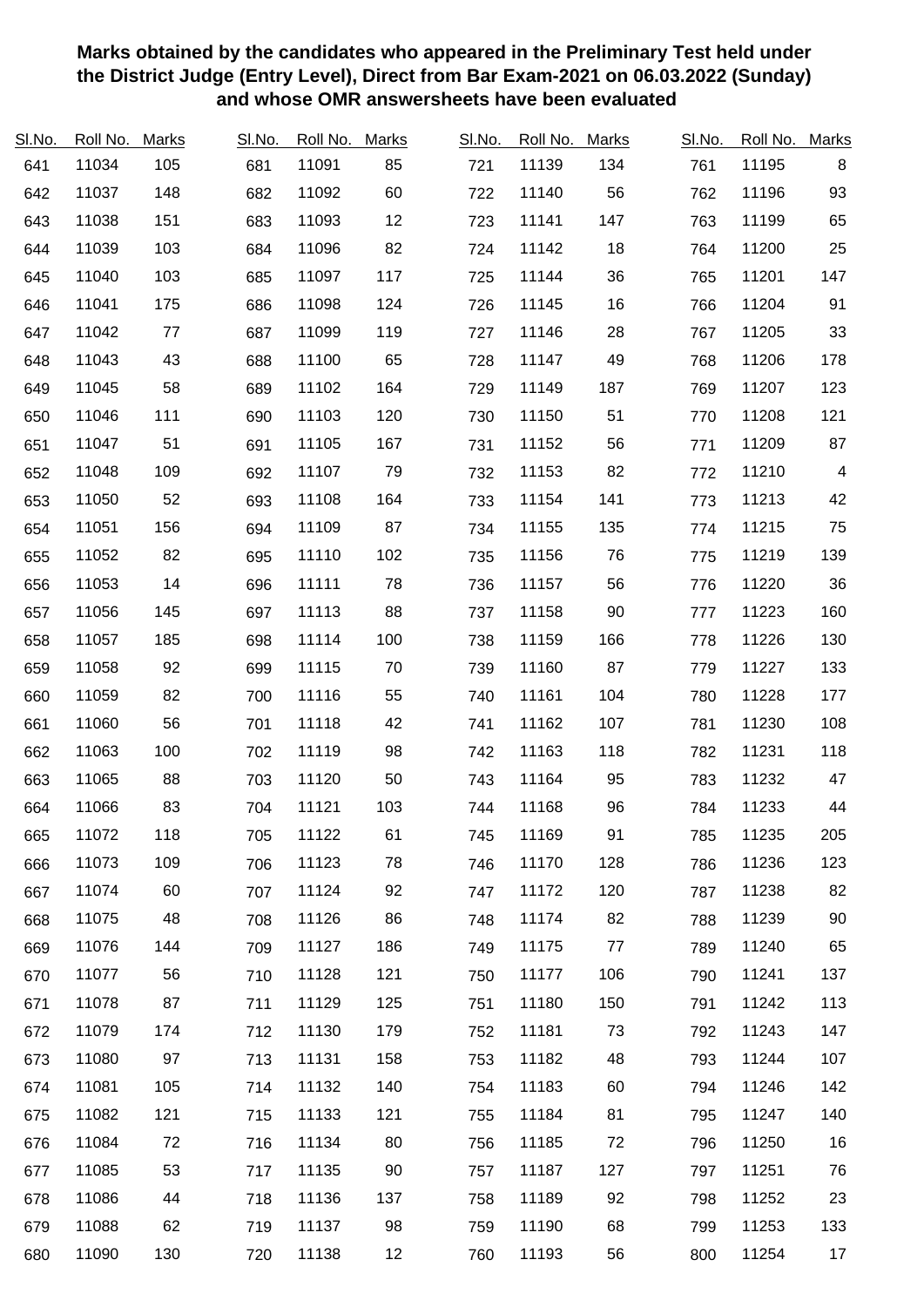| SI.No. | Roll No. | <b>Marks</b>   | SI.No. | Roll No. | <b>Marks</b> | SI.No. | Roll No. | <b>Marks</b> | SI.No. | Roll No. | <b>Marks</b> |
|--------|----------|----------------|--------|----------|--------------|--------|----------|--------------|--------|----------|--------------|
| 801    | 11255    | 104            | 841    | 11308    | 125          | 881    | 11363    | 81           | 921    | 11416    | 49           |
| 802    | 11256    | 52             | 842    | 11310    | 16           | 882    | 11364    | 129          | 922    | 11417    | 137          |
| 803    | 11257    | 87             | 843    | 11311    | 73           | 883    | 11365    | 145          | 923    | 11418    | 27           |
| 804    | 11258    | $\,6$          | 844    | 11314    | 146          | 884    | 11366    | 148          | 924    | 11419    | 162          |
| 805    | 11259    | 89             | 845    | 11315    | 112          | 885    | 11367    | 143          | 925    | 11420    | 112          |
| 806    | 11260    | 102            | 846    | 11316    | 104          | 886    | 11368    | 81           | 926    | 11422    | 143          |
| 807    | 11262    | 49             | 847    | 11317    | 47           | 887    | 11369    | 36           | 927    | 11423    | 125          |
| 808    | 11265    | 63             | 848    | 11318    | 83           | 888    | 11370    | 128          | 928    | 11426    | 95           |
| 809    | 11266    | 174            | 849    | 11319    | 118          | 889    | 11371    | 68           | 929    | 11430    | 89           |
| 810    | 11267    | 117            | 850    | 11321    | 108          | 890    | 11372    | 16           | 930    | 11431    | $16\,$       |
| 811    | 11268    | 38             | 851    | 11322    | 116          | 891    | 11373    | 70           | 931    | 11434    | 127          |
| 812    | 11269    | 39             | 852    | 11323    | 124          | 892    | 11375    | 88           | 932    | 11435    | 82           |
| 813    | 11270    | 130            | 853    | 11324    | 124          | 893    | 11376    | 107          | 933    | 11437    | 97           |
| 814    | 11271    | 27             | 854    | 11325    | 52           | 894    | 11379    | 154          | 934    | 11438    | 89           |
| 815    | 11272    | 109            | 855    | 11326    | 82           | 895    | 11380    | 54           | 935    | 11439    | 76           |
| 816    | 11273    | 62             | 856    | 11327    | 86           | 896    | 11381    | 131          | 936    | 11442    | 154          |
| 817    | 11275    | 108            | 857    | 11328    | 67           | 897    | 11382    | 95           | 937    | 11443    | 111          |
| 818    | 11276    | 113            | 858    | 11330    | 100          | 898    | 11383    | 80           | 938    | 11444    | 148          |
| 819    | 11277    | 95             | 859    | 11331    | 78           | 899    | 11386    | 137          | 939    | 11445    | 90           |
| 820    | 11278    | 148            | 860    | 11332    | 98           | 900    | 11387    | $-7$         | 940    | 11447    | 80           |
| 821    | 11279    | 75             | 861    | 11333    | 107          | 901    | 11388    | 88           | 941    | 11451    | 16           |
| 822    | 11281    | 48             | 862    | 11335    | 70           | 902    | 11389    | 26           | 942    | 11453    | 104          |
| 823    | 11286    | 28             | 863    | 11336    | 157          | 903    | 11390    | 38           | 943    | 11455    | 69           |
| 824    | 11287    | 92             | 864    | 11337    | 140          | 904    | 11392    | 65           | 944    | 11457    | 74           |
| 825    | 11288    | 63             | 865    | 11338    | 60           | 905    | 11393    | 36           | 945    | 11458    | 78           |
| 826    | 11290    | 140            | 866    | 11339    | 17           | 906    | 11395    | 131          | 946    | 11460    | 108          |
| 827    | 11292    | 125            | 867    | 11340    | 79           | 907    | 11396    | 107          | 947    | 11461    | 146          |
| 828    | 11293    | 105            | 868    | 11342    | 90           | 908    | 11397    | 81           | 948    | 11462    | 80           |
| 829    | 11294    | 42             | 869    | 11343    | 52           | 909    | 11398    | 104          | 949    | 11463    | 116          |
| 830    | 11295    | 79             | 870    | 11346    | 12           | 910    | 11399    | 40           | 950    | 11464    | 114          |
| 831    | 11296    | 94             | 871    | 11347    | 53           | 911    | 11400    | 108          | 951    | 11465    | 88           |
| 832    | 11299    | -8             | 872    | 11348    | 37           | 912    | 11401    | 44           | 952    | 11466    | $-1$         |
| 833    | 11300    | 160            | 873    | 11349    | 8            | 913    | 11402    | 119          | 953    | 11467    | 96           |
| 834    | 11301    | 116            | 874    | 11350    | 61           | 914    | 11403    | 91           | 954    | 11468    | 37           |
| 835    | 11302    | 117            | 875    | 11351    | 165          | 915    | 11404    | 27           | 955    | 11470    | 129          |
| 836    | 11303    | 11             | 876    | 11352    | 133          | 916    | 11405    | 105          | 956    | 11471    | 64           |
| 837    | 11304    | 132            | 877    | 11353    | 131          | 917    | 11406    | 87           | 957    | 11472    | 28           |
| 838    | 11305    | $\overline{7}$ | 878    | 11356    | 147          | 918    | 11411    | 101          | 958    | 11473    | 157          |
| 839    | 11306    | 95             | 879    | 11358    | 42           | 919    | 11413    | 110          | 959    | 11474    | 61           |
| 840    | 11307    | 20             | 880    | 11360    | 161          | 920    | 11415    | 61           | 960    | 11478    | 78           |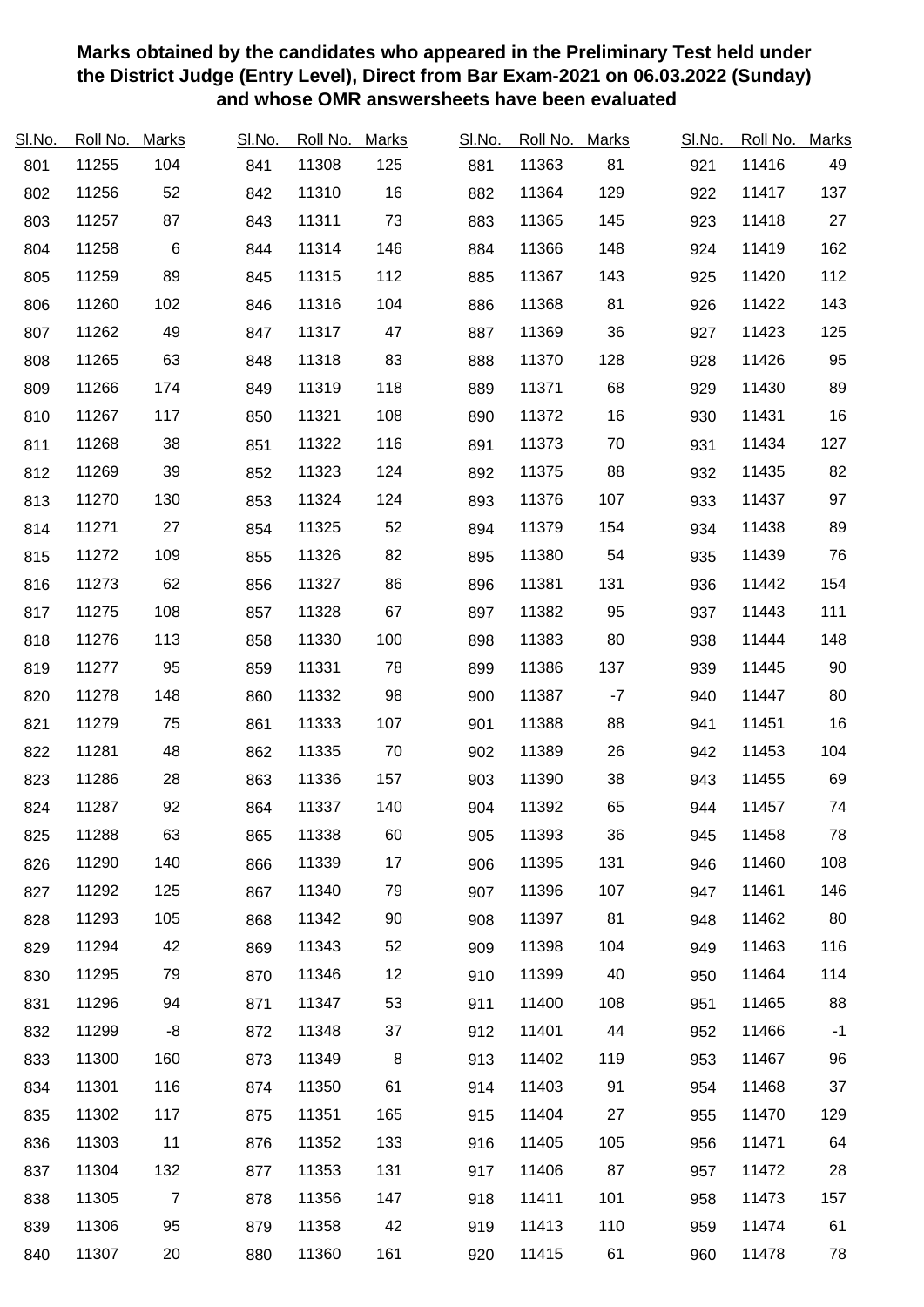| SI.No. | Roll No. | <b>Marks</b>             | SI.No. | Roll No. | <b>Marks</b> | SI.No. | Roll No. | <b>Marks</b> | SI.No. | Roll No. | <b>Marks</b> |
|--------|----------|--------------------------|--------|----------|--------------|--------|----------|--------------|--------|----------|--------------|
| 961    | 11481    | 73                       | 1001   | 11534    | 111          | 1041   | 11594    | 112          | 1081   | 11657    | 143          |
| 962    | 11484    | 92                       | 1002   | 11535    | 24           | 1042   | 11595    | 83           | 1082   | 11658    | 109          |
| 963    | 11485    | 160                      | 1003   | 11537    | 132          | 1043   | 11596    | 115          | 1083   | 11659    | 114          |
| 964    | 11486    | 92                       | 1004   | 11541    | 118          | 1044   | 11597    | 124          | 1084   | 11660    | 131          |
| 965    | 11487    | 104                      | 1005   | 11542    | 20           | 1045   | 11598    | 146          | 1085   | 11661    | 118          |
| 966    | 11488    | 139                      | 1006   | 11543    | 161          | 1046   | 11599    | $90\,$       | 1086   | 11662    | 22           |
| 967    | 11489    | 140                      | 1007   | 11544    | 60           | 1047   | 11600    | 107          | 1087   | 11663    | 95           |
| 968    | 11491    | 150                      | 1008   | 11545    | 28           | 1048   | 11601    | 61           | 1088   | 11664    | 79           |
| 969    | 11493    | 94                       | 1009   | 11546    | 91           | 1049   | 11602    | 12           | 1089   | 11665    | 156          |
| 970    | 11494    | 69                       | 1010   | 11548    | 81           | 1050   | 11603    | 37           | 1090   | 11666    | 176          |
| 971    | 11495    | $-4$                     | 1011   | 11549    | 76           | 1051   | 11604    | 147          | 1091   | 11667    | 132          |
| 972    | 11498    | 31                       | 1012   | 11550    | 50           | 1052   | 11605    | 118          | 1092   | 11669    | $77 \,$      |
| 973    | 11499    | 36                       | 1013   | 11551    | 36           | 1053   | 11606    | 110          | 1093   | 11670    | 88           |
| 974    | 11502    | 72                       | 1014   | 11553    | 186          | 1054   | 11607    | 123          | 1094   | 11671    | $30\,$       |
| 975    | 11504    | 40                       | 1015   | 11554    | 170          | 1055   | 11608    | 11           | 1095   | 11673    | 150          |
| 976    | 11505    | 45                       | 1016   | 11555    | 125          | 1056   | 11609    | 90           | 1096   | 11674    | 159          |
| 977    | 11506    | 69                       | 1017   | 11556    | 79           | 1057   | 11611    | 138          | 1097   | 11675    | 44           |
| 978    | 11507    | 69                       | 1018   | 11557    | 39           | 1058   | 11614    | 128          | 1098   | 11676    | 114          |
| 979    | 11509    | 75                       | 1019   | 11558    | 86           | 1059   | 11615    | 65           | 1099   | 11677    | $10$         |
| 980    | 11510    | 92                       | 1020   | 11559    | 54           | 1060   | 11616    | 164          | 1100   | 11678    | $18$         |
| 981    | 11511    | $\overline{\mathcal{A}}$ | 1021   | 11560    | 151          | 1061   | 11617    | 141          | 1101   | 11679    | 111          |
| 982    | 11512    | 104                      | 1022   | 11562    | 81           | 1062   | 11619    | 165          | 1102   | 11680    | 59           |
| 983    | 11513    | 154                      | 1023   | 11563    | 129          | 1063   | 11622    | 141          | 1103   | 11681    | 74           |
| 984    | 11514    | 95                       | 1024   | 11564    | 104          | 1064   | 11624    | 61           | 1104   | 11683    | 112          |
| 985    | 11515    | 145                      | 1025   | 11565    | 56           | 1065   | 11629    | 106          | 1105   | 11684    | 40           |
| 986    | 11516    | 108                      | 1026   | 11567    | 110          | 1066   | 11631    | 59           | 1106   | 11685    | 65           |
| 987    | 11518    | 24                       | 1027   | 11568    | 184          | 1067   | 11633    | 24           | 1107   | 11686    | 13           |
| 988    | 11519    | 133                      | 1028   | 11569    | 84           | 1068   | 11634    | 132          | 1108   | 11687    | 76           |
| 989    | 11520    | 162                      | 1029   | 11570    | 28           | 1069   | 11635    | 40           | 1109   | 11688    | 47           |
| 990    | 11521    | 88                       | 1030   | 11574    | 127          | 1070   | 11638    | 73           | 1110   | 11689    | 100          |
| 991    | 11522    | 69                       | 1031   | 11576    | 163          | 1071   | 11641    | 126          | 1111   | 11690    | 96           |
| 992    | 11523    | 35                       | 1032   | 11578    | $-31$        | 1072   | 11642    | 18           | 1112   | 11691    | 67           |
| 993    | 11525    | 57                       | 1033   | 11579    | 166          | 1073   | 11643    | 73           | 1113   | 11692    | 40           |
| 994    | 11526    | 140                      | 1034   | 11580    | 77           | 1074   | 11646    | 45           | 1114   | 11693    | 76           |
| 995    | 11528    | 24                       | 1035   | 11583    | 99           | 1075   | 11647    | 74           | 1115   | 11694    | 145          |
| 996    | 11529    | 71                       | 1036   | 11586    | 120          | 1076   | 11649    | 75           | 1116   | 11696    | 66           |
| 997    | 11530    | 49                       | 1037   | 11587    | 21           | 1077   | 11650    | 60           | 1117   | 11698    | 85           |
| 998    | 11531    | 155                      | 1038   | 11589    | 68           | 1078   | 11651    | 118          | 1118   | 11699    | 157          |
| 999    | 11532    | 128                      | 1039   | 11590    | 67           | 1079   | 11652    | 113          | 1119   | 11700    | 154          |
| 1000   | 11533    | 122                      | 1040   | 11593    | 52           | 1080   | 11656    | 88           | 1120   | 11702    | 87           |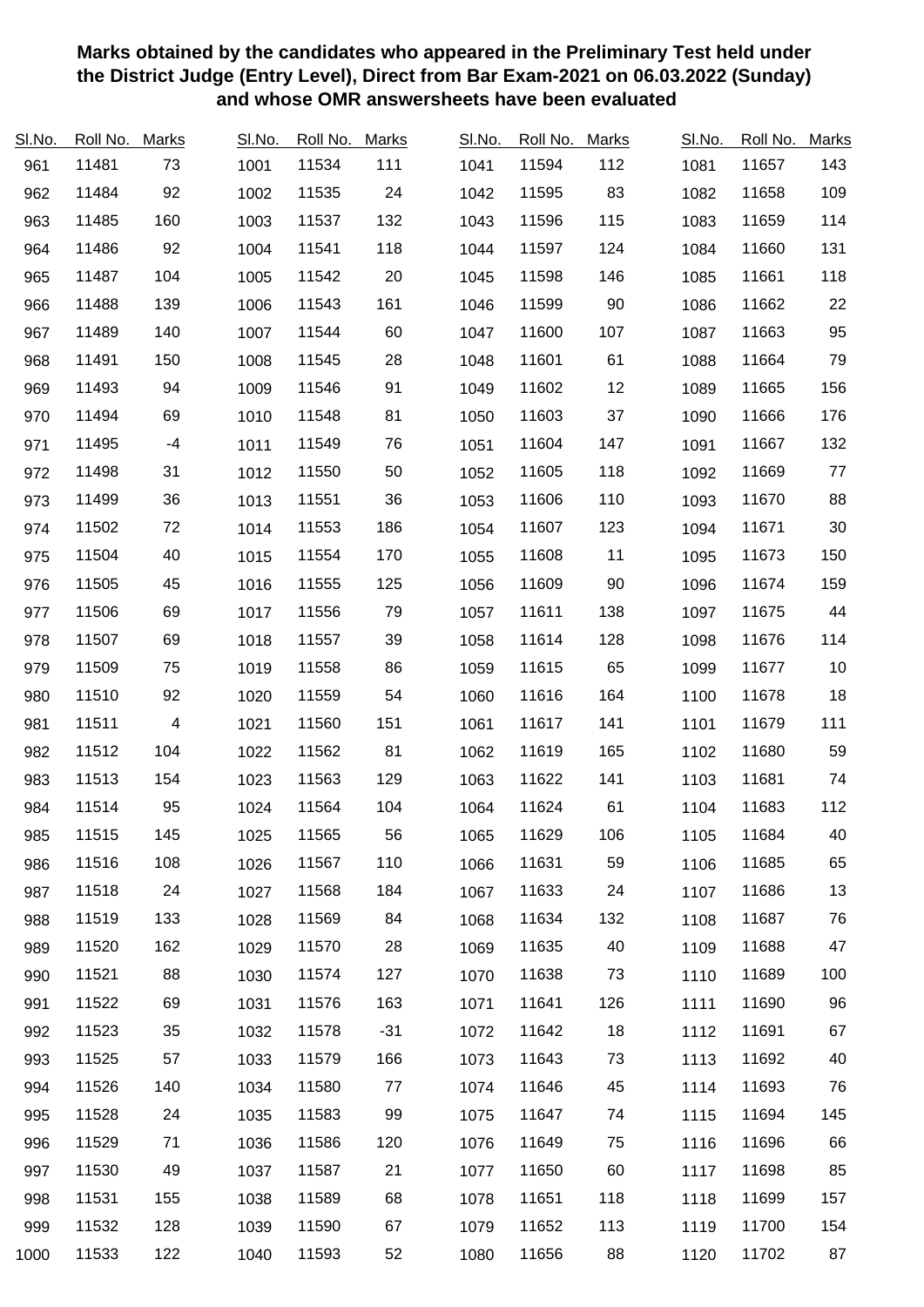| SI.No. | Roll No. | <b>Marks</b> | SI.No. | Roll No. | <b>Marks</b> | SI.No. | Roll No. | <b>Marks</b> | SI.No. | Roll No. | <b>Marks</b> |
|--------|----------|--------------|--------|----------|--------------|--------|----------|--------------|--------|----------|--------------|
| 1121   | 11705    | 73           | 1161   | 11757    | 67           | 1201   | 11808    | 96           | 1241   | 11858    | 125          |
| 1122   | 11706    | 88           | 1162   | 11759    | 170          | 1202   | 11809    | 155          | 1242   | 11859    | 102          |
| 1123   | 11707    | 56           | 1163   | 11760    | 153          | 1203   | 11810    | 110          | 1243   | 11860    | 40           |
| 1124   | 11708    | 126          | 1164   | 11762    | 104          | 1204   | 11812    | 126          | 1244   | 11862    | 92           |
| 1125   | 11709    | 92           | 1165   | 11763    | 13           | 1205   | 11815    | 60           | 1245   | 11863    | 80           |
| 1126   | 11711    | 20           | 1166   | 11764    | 139          | 1206   | 11817    | 100          | 1246   | 11865    | 98           |
| 1127   | 11712    | 123          | 1167   | 11765    | 31           | 1207   | 11818    | 25           | 1247   | 11866    | 182          |
| 1128   | 11713    | 94           | 1168   | 11766    | 100          | 1208   | 11819    | 115          | 1248   | 11867    | 73           |
| 1129   | 11714    | 124          | 1169   | 11767    | 65           | 1209   | 11820    | 56           | 1249   | 11868    | 110          |
| 1130   | 11715    | 45           | 1170   | 11768    | 70           | 1210   | 11821    | 90           | 1250   | 11869    | 37           |
| 1131   | 11716    | 87           | 1171   | 11769    | 52           | 1211   | 11822    | 47           | 1251   | 11870    | 78           |
| 1132   | 11719    | 27           | 1172   | 11770    | 62           | 1212   | 11823    | 152          | 1252   | 11871    | 73           |
| 1133   | 11721    | 172          | 1173   | 11771    | 39           | 1213   | 11824    | 67           | 1253   | 11872    | 104          |
| 1134   | 11722    | 117          | 1174   | 11772    | 81           | 1214   | 11825    | 128          | 1254   | 11874    | 125          |
| 1135   | 11724    | 91           | 1175   | 11773    | 70           | 1215   | 11826    | 127          | 1255   | 11875    | 134          |
| 1136   | 11725    | 133          | 1176   | 11775    | 126          | 1216   | 11827    | 86           | 1256   | 11877    | 124          |
| 1137   | 11726    | 178          | 1177   | 11776    | 80           | 1217   | 11828    | 77           | 1257   | 11878    | 80           |
| 1138   | 11728    | 145          | 1178   | 11777    | 168          | 1218   | 11830    | 113          | 1258   | 11879    | 172          |
| 1139   | 11729    | 103          | 1179   | 11779    | 100          | 1219   | 11831    | 135          | 1259   | 11881    | 96           |
| 1140   | 11730    | 135          | 1180   | 11780    | 119          | 1220   | 11832    | 52           | 1260   | 11882    | 81           |
| 1141   | 11731    | 51           | 1181   | 11781    | 144          | 1221   | 11833    | 188          | 1261   | 11883    | 102          |
| 1142   | 11732    | 114          | 1182   | 11782    | 59           | 1222   | 11834    | 177          | 1262   | 11884    | 79           |
| 1143   | 11733    | 144          | 1183   | 11783    | 77           | 1223   | 11835    | 63           | 1263   | 11885    | 160          |
| 1144   | 11734    | 17           | 1184   | 11785    | 143          | 1224   | 11836    | 107          | 1264   | 11886    | 27           |
| 1145   | 11735    | 10           | 1185   | 11786    | 106          | 1225   | 11837    | 135          | 1265   | 11888    | 79           |
| 1146   | 11736    | 110          | 1186   | 11787    | 29           | 1226   | 11838    | 14           | 1266   | 11889    | 164          |
| 1147   | 11737    | 30           | 1187   | 11790    | 47           | 1227   | 11839    | 90           | 1267   | 11890    | 69           |
| 1148   | 11738    | 38           | 1188   | 11791    | 86           | 1228   | 11840    | 130          | 1268   | 11891    | 8            |
| 1149   | 11740    | 84           | 1189   | 11792    | 95           | 1229   | 11841    | 98           | 1269   | 11893    | 134          |
| 1150   | 11742    | 145          | 1190   | 11793    | 93           | 1230   | 11842    | 65           | 1270   | 11894    | 98           |
| 1151   | 11744    | 172          | 1191   | 11794    | 100          | 1231   | 11843    | 47           | 1271   | 11895    | 176          |
| 1152   | 11745    | 85           | 1192   | 11795    | 86           | 1232   | 11846    | 33           | 1272   | 11896    | 30           |
| 1153   | 11746    | 150          | 1193   | 11796    | 159          | 1233   | 11847    | 120          | 1273   | 11897    | 182          |
| 1154   | 11747    | 52           | 1194   | 11797    | 161          | 1234   | 11848    | 86           | 1274   | 11898    | 119          |
| 1155   | 11748    | 98           | 1195   | 11798    | 139          | 1235   | 11849    | 36           | 1275   | 11899    | 117          |
| 1156   | 11750    | 163          | 1196   | 11799    | 78           | 1236   | 11850    | 134          | 1276   | 11900    | 36           |
| 1157   | 11752    | 70           | 1197   | 11800    | 174          | 1237   | 11851    | 145          | 1277   | 11901    | 166          |
| 1158   | 11754    | 122          | 1198   | 11802    | 74           | 1238   | 11852    | 109          | 1278   | 11902    | 84           |
| 1159   | 11755    | 135          | 1199   | 11805    | 141          | 1239   | 11853    | 73           | 1279   | 11904    | 114          |
| 1160   | 11756    | 96           | 1200   | 11806    | 145          | 1240   | 11857    | $-2$         | 1280   | 11905    | 53           |